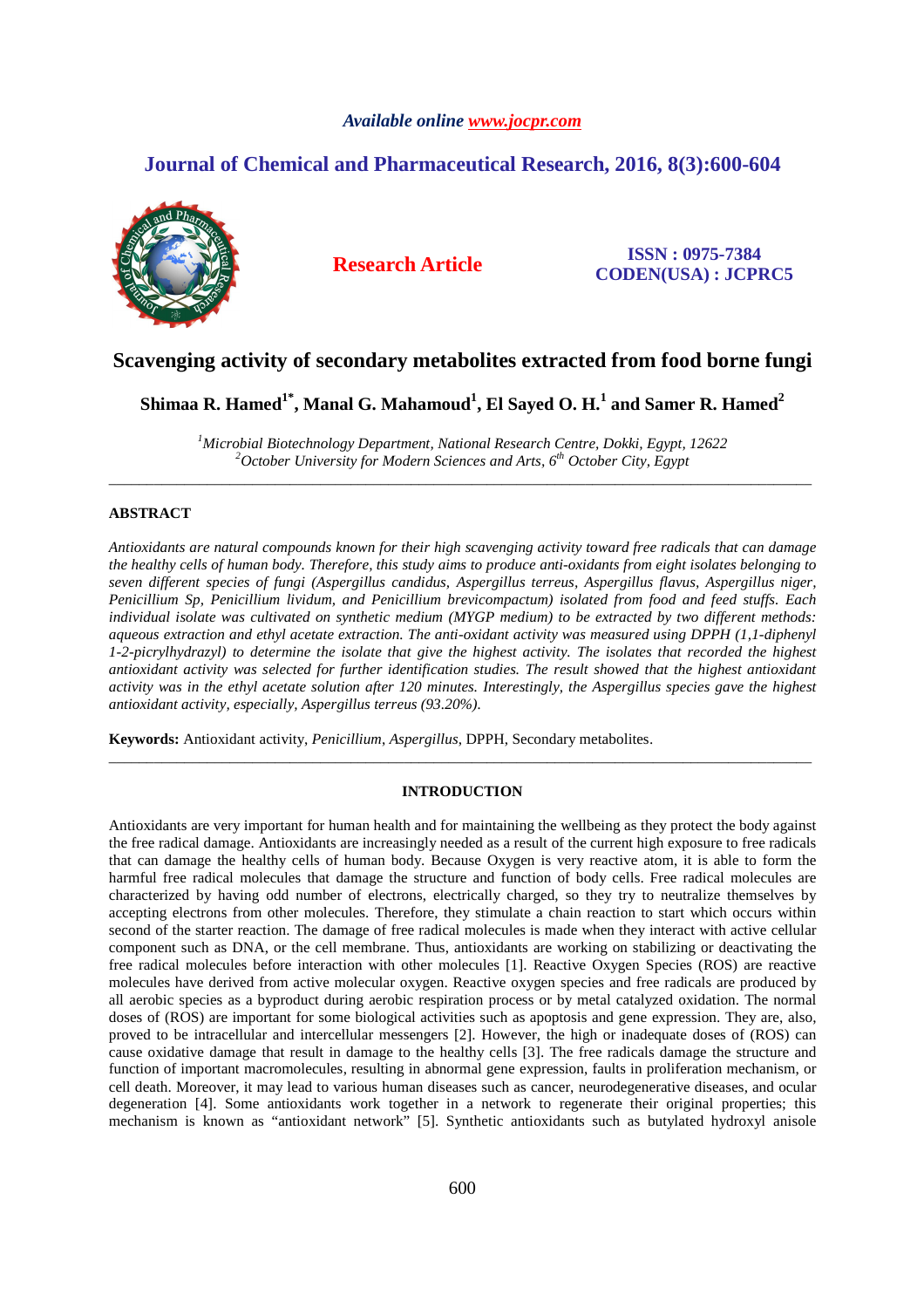(BHA), butylated hydroxyl toluene (BHT)have recently been found to cause carcinogenesis in rodents, and by analogy also possibly in man [6], highlighting the benefits of antioxidants from natural sources such as fungi. Fungi are proved to be very important microorganisms for the ecosystem and the human life. Some filamentous fungi such as *Penicillium janthinellum, P.commune, P. herquei,* and *Aspergillus niger*have an antioxidative effect [7-11].In regards to feed and food, Hossain, et al.[12], observed the decomposition of lipids and a decrease in oxidized lipids of mackerel meal when fermentation with *A.terreus* was induced. Matsuo[13],also reported the inhibition of autoxidation of vegetable oil mixed with bean-curd refuse*.* Overall, many studies have shown that natural antioxidants, such as fungal phenolics, may be extracted for use as functional ingredients in food. In our study, antioxidant ability of food-borne mold was studied and an antioxidant-producing fungal strain was identified to species.

\_\_\_\_\_\_\_\_\_\_\_\_\_\_\_\_\_\_\_\_\_\_\_\_\_\_\_\_\_\_\_\_\_\_\_\_\_\_\_\_\_\_\_\_\_\_\_\_\_\_\_\_\_\_\_\_\_\_\_\_\_\_\_\_\_\_\_\_\_\_\_\_\_\_\_\_\_\_

# **EXPERIMENTAL SECTION**

#### **Collection of samples**

Eight different isolates of filamentous fungi were collected from different five sources of food stuffs. They packed directly into sterilized plastic bags and were kept in refrigerator until use.

## **Isolation of fungi**

Food stuffs samples were subjected to series of washing with sterile distilled water. They were dried between sterile filter paper, cut into equal segments (about 1 cm each). Five segments were placed on the surface of the agar medium in each plate which supplemented with rose- Bengal and chloramphenicol as bacteriostatic agents, then the plates were incubated at 28 °C for 7 days, and the developed colonies were isolated and grown again for three times until purification; the purified colonies were identified and counted.

#### **Identification of the fungal species**

Identification of the isolated fungi during the investigation was carried out using the morphological characteristics and microscopic features were examined by optical light microscope (10×90). The identification is according to the following references; Ainsworth [14] as a dictionary of the fungi, Klich and Pitt [15]for *Aspergillus* species; and Ramirez [16] and Pitt [17,18] for *Penicillium* species.

# **Fungal culture for isolation of secondary metabolites**

The spores of 4 days' culture of tested fungi were collected by addition 5 ml of sterile saline to slant and the suspension was inoculated to 100 ml of Czapek's agar medium in 250 ml Erlenmeyer flask. After incubation for 4 days, the cultures were filtered and the mats were collected, washed by distilled water**.** Each individual isolate was cultivated on synthetic medium (MYGP medium) [19]. The cultures were grown in 250 ml Erlenmeyer flasks, each containing 50 ml of the synthetic medium. The flasks with the synthetic media were inoculated with 2ml of (7-10) days' old cultures. The inoculum spore suspensions were prepared by adding sterile distilled water to the slant culture, followed by gentle agitation. The cultures were incubated at  $28^{\circ}$ C on rotary shaker (120 rpm) for 7 days.

### **Fungal extraction**

#### **Aqueous extraction**

At the end of fermentation period, the content of each flask (supernatant and mycelium) for eight isolates were homogenized in a blender (16000 rpm), the mixture was filtrated. The combined filtrate was collected for further bioassay processes (antioxidant activity.

#### **Extraction with ethyl acetate**

After the cultivation, the fungal biomass, including the medium, was homogenized in a blender (16000 rpm), and the mixture was extracted with ethyl acetate. The mixture was shaken and then left to stand overnight in a separating funnel. The ethyl acetate layer obtained was then dried with anhydrous sodium sulfate and evaporated using a rotary evaporator to remove the solvent in *vacuo* as described by Serizawa *et al.* [20]. The MYPG medium without the inoculation of fungi was, also, processed as above.

## **Measuring the anti-oxidant activity**

The free radical scavenging activity (RSA) of the isolated active secondary metabolite was assessed by the discoloration of an ethanol solution or ethyl acetate solution of DPPH (1,1-diphenyl 1-2-picrylhydrazyl) radical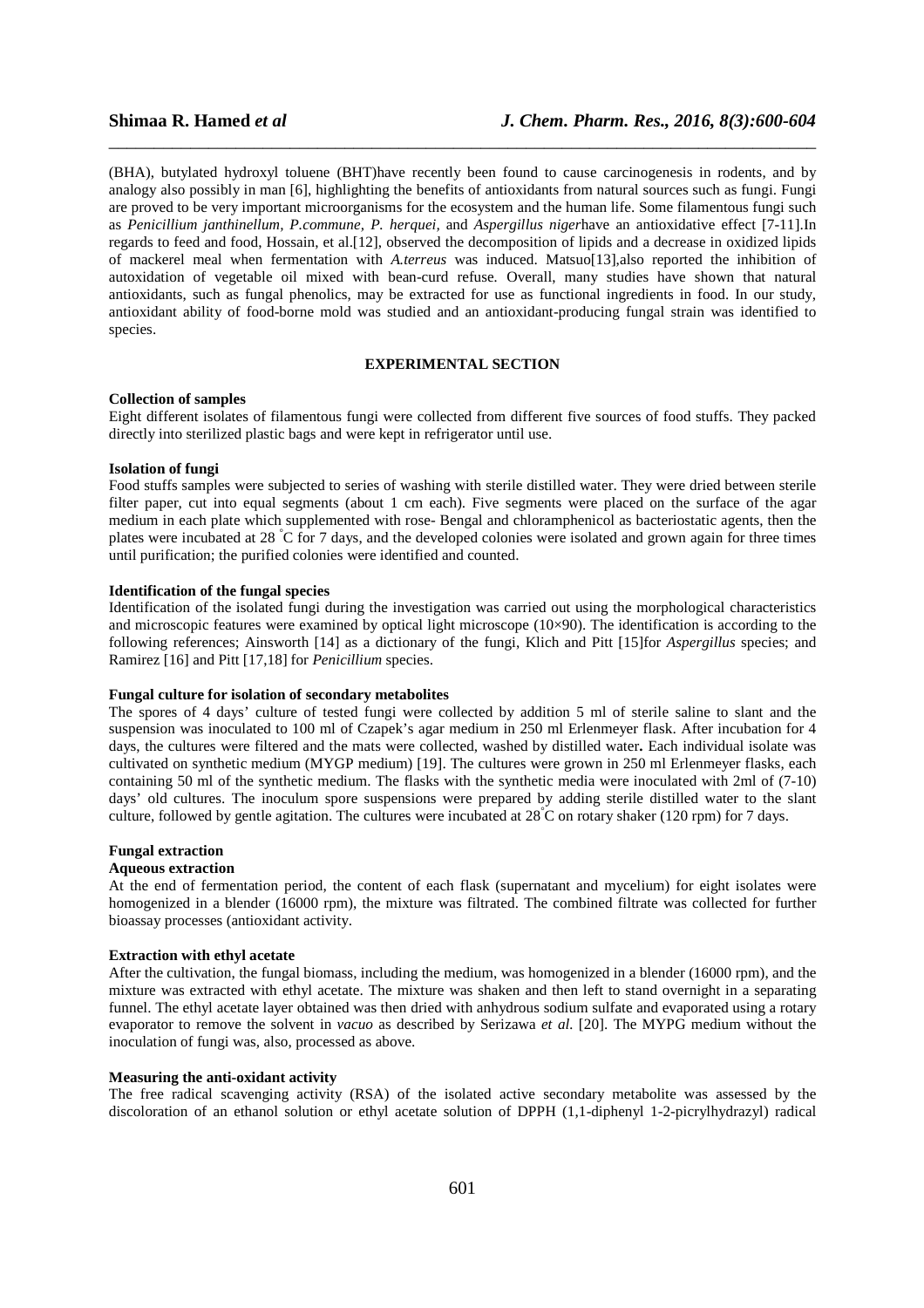(violet color) according to Brand-Williams et al. [21]. The scavenging activity of free radical by active compound was evaluated spectrophotometrically at 517 nm. The scavenging activity was calculated as follows:

\_\_\_\_\_\_\_\_\_\_\_\_\_\_\_\_\_\_\_\_\_\_\_\_\_\_\_\_\_\_\_\_\_\_\_\_\_\_\_\_\_\_\_\_\_\_\_\_\_\_\_\_\_\_\_\_\_\_\_\_\_\_\_\_\_\_\_\_\_\_\_\_\_\_\_\_\_\_

Scavenging ability (%) = (A517 of control – A517 of sample / A517 of control)  $*$  100

#### **Biomass Determination**

After the fermentation process, the cultures were centrifuged at 5,000 rpm for 10 min at  $4^{\circ}$ C followed by filtration through Whatman® no. 1 filter paper. The cell pellets were washed with distilled water and dried at 80°C until a constant weight was achieved. The dry biomass was expressed as grams per liter of fermentation medium.

### **RESULTS**

#### **Isolation and Identification of the fungal species**

Identification of the isolated fungi during our investigation was carried out using the morphological characteristics as colony diameter, the color of conidia, extracellular exudates, pigmentation and the color of reverse mycelium and microscopic features were examined also as conidial heads, fruiting bodies, degree of sporulation and the homogeneity characters of conidiogenous cells by optical light microscope (10×90) Olympus CH40. The data in Table (1) show the identification of the different fungal isolates.

| Code number | <b>Scientific Name</b>             |
|-------------|------------------------------------|
| 1 NRC       | Aspergillus candidus Link          |
| 2 NRC       | Aspergillus terreus Thom           |
| 3 NRC       | Aspergillus flavus Link            |
| 4 NRC       | Penicilliumsp Pitt                 |
| 5 NRC       | Aspergillus niger Van Tieghem      |
| 6 NRC       | Penicillium lividum Westling       |
| 7 NRC       | Aspergillus niger Van Tieghem      |
| 8 NRC       | Penicillium brevicompactum Dierckx |

#### **Table 1: Identification of different isolated fungal strains**

#### **The antioxidant activity in aqueous and ethyl acetate solution**

Eight different isolates of filamentous fungi were analyzed at different times using spectrophotometer to measure the highest antioxidant activity at certain time. The results showed that the increase in time causes continuous increase in the scavenging activity of isolates. Therefore, the highest antioxidant activity was after 120 minutes. Since the scavenging activity depends on the solvent type as well the results were measured in the aqueous solution and in ethylacetate solution. Table (2) presents the scavenging activity of different species of *Aspergillus* and *Penicillium*  in aqueous solution at certain times. Table (3) presents the scavenging activity of different species of *Aspergillus*  and *Penicillium* in ethyl acetate solution at certain times. *Penicillium brevicompactum* showed the highest antioxidant activity in aqueous solution after 120 minutes (44.20%).

| Table 2: Scavenging activity of different isolates in aqueous solution at certain times |  |  |  |  |  |  |
|-----------------------------------------------------------------------------------------|--|--|--|--|--|--|
|-----------------------------------------------------------------------------------------|--|--|--|--|--|--|

|                                    | Scavenging ability $(\% )$ |       |       |       |  |
|------------------------------------|----------------------------|-------|-------|-------|--|
| <b>Scientific name</b>             | Time (min)                 |       |       |       |  |
|                                    | 30                         | 60    | 90    | 120   |  |
| Aspergillus candidus Link          | 11.20                      | 11.5  | 15.70 | 24.55 |  |
| Aspergillus terreus Thom           | 2.60                       | 13.00 | 18.00 | 20.00 |  |
| Aspergillus flavus Link            | 21.52                      | 25.00 | 30.00 | 33.90 |  |
| Penicilliumsp Pitt                 | 24.21                      | 27.5  | 40.00 | 41.20 |  |
| Aspergillus niger Van Tieghem      | 16.14                      | 17.5  | 20.99 | 23.50 |  |
| Penicillium lividum Westling       | 10.80                      | 13.45 | 18.70 | 23.40 |  |
| Aspergillus niger Van Tieghem      | 13.90                      | 14    | 17.89 | 21.30 |  |
| Penicillium brevicompactum Dierckx | 19.30                      | 20.00 | 25.87 | 44.20 |  |

The tested isolates showed the best results in ethyl acetate solution and after 120 minutes. However, *Aspergillus*  species showed higher antioxidant activity in comparison to *Penicillium* species, especially, *Aspergillus terreus* that had the best ability to scavenge free radical molecules in ethyl acetate solution and after 120 minutes (93.20%).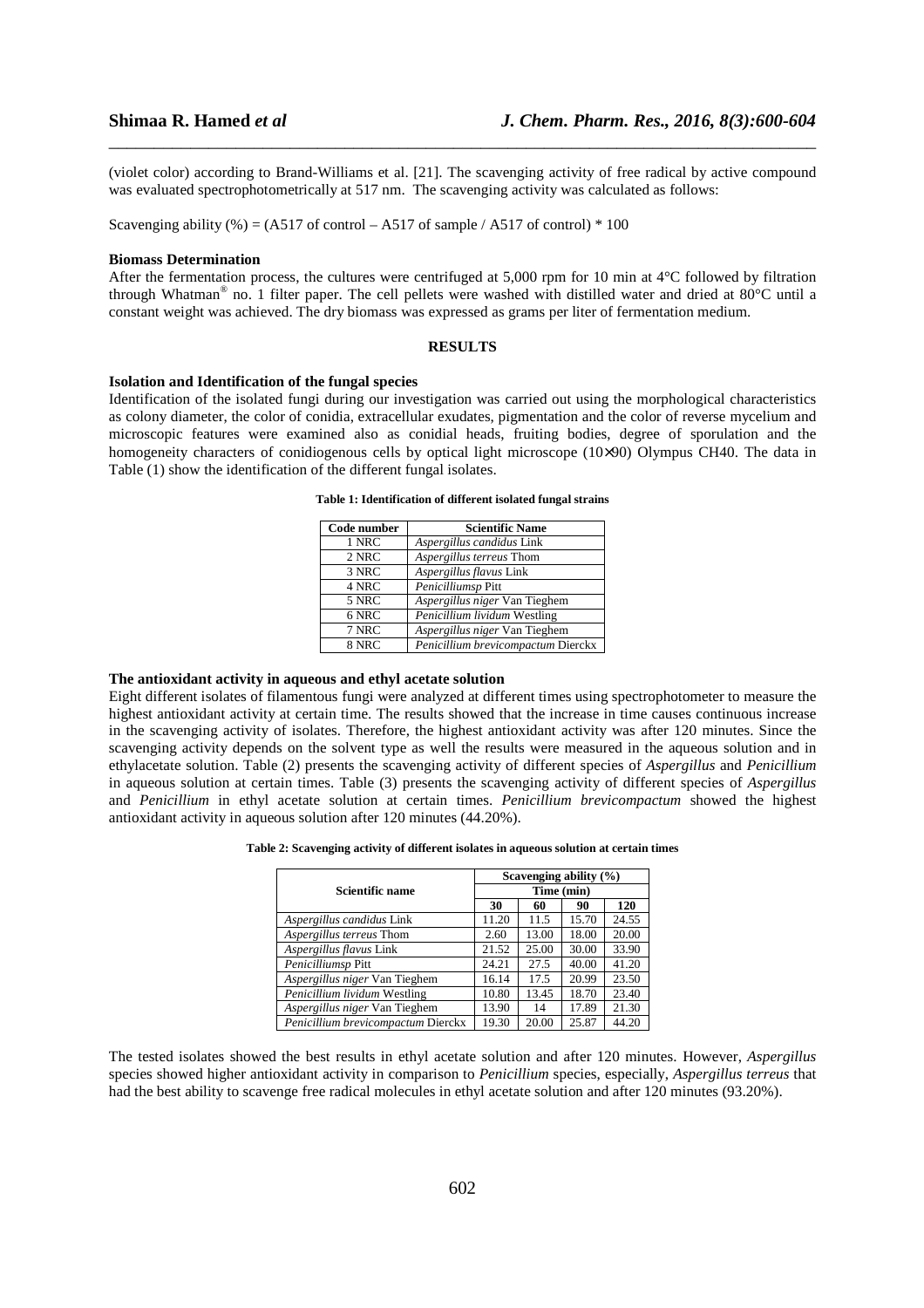|                                    | Scavenging ability $(\%)$ |       |       |       |  |
|------------------------------------|---------------------------|-------|-------|-------|--|
| <b>Scientific name</b>             | Time (min)                |       |       |       |  |
|                                    | 30                        | 60    | 90    | 120   |  |
| Aspergillus candidus Link          | 62.73                     | 66.54 | 78.00 | 80.20 |  |
| Aspergillus terreus Thom           | 87.07                     | 87.83 | 91.21 | 93.20 |  |
| Aspergillus flavus Link            | 33.46                     | 34.98 | 40.20 | 41.02 |  |
| Penicillium. Sp Pitt               | 7.60                      | 9.12  | 15.70 | 31.01 |  |
| Aspergillus niger Van Tieghem      | 47.15                     | 48.00 | 58.90 | 70.77 |  |
| Penicillium lividum Westling       | 65.09                     | 66.70 | 73.45 | 75.20 |  |
| Aspergillus niger Van Tieghem      | 68.82                     | 69.10 | 72.30 | 74.10 |  |
| Penicillium brevicompactum Dierckx | 14.44                     | 15.20 | 17.03 | 20.01 |  |

\_\_\_\_\_\_\_\_\_\_\_\_\_\_\_\_\_\_\_\_\_\_\_\_\_\_\_\_\_\_\_\_\_\_\_\_\_\_\_\_\_\_\_\_\_\_\_\_\_\_\_\_\_\_\_\_\_\_\_\_\_\_\_\_\_\_\_\_\_\_\_\_\_\_\_\_\_\_ **Table 3: Scavenging activity of different isolates in ethyl acetate solution at certain times** 

| Table 4: Biomass of different isolated fungal strains |  |  |  |
|-------------------------------------------------------|--|--|--|
|-------------------------------------------------------|--|--|--|

| <b>Scientific name</b>             | Dry biomass (mg/ml) |
|------------------------------------|---------------------|
| Aspergillus candidus Link          | 2.4                 |
| Aspergillus terreus Thom           | 12                  |
| Aspergillus flavus Link            | 0.65                |
| Penicillium. SpPitt                | 19.67               |
| Aspergillus niger Van Tieghem      | 5.93                |
| Penicillium lividum Westling       | 2.26                |
| Aspergillus niger Van Tieghem      | 1.74                |
| Penicillium brevicompactum Dierckx | 2.08                |

The obtained data in Table (4), showed that, *Penicilliumsp* isolate No. 4NRC have the highest dry weight (19.67 mg/ml), although *Penicilliumsp* have moderate antioxidant activity in each of aqueous and ethyl acetate solution. Thus, there no correlation between the biomass which revealed to the fungal growth and the physiology of fungi and their biological activity.

#### **DISCUSSION**

Antioxidants are natural compounds known for their high scavenging activity toward free radical molecules that can damage the healthy cells of human body. Antioxidants can disturb the oxidation process by reacting with free radicals and acting as oxygen scavengers so they are very important for human health [22]. All tested isolates belonging to *Aspergillus* genus have the ability to scavenge the DPPH free radical well but this ability is varying degree. Production of effective antioxidant substances by members of *Aspergillus* genus was previously recorded such as *A. niger* [23,24], *A. Candidus* [25], *A. flavus* [26] and *A. terreus* [27]. However, the obtained results from this study showed that the antioxidant produced from *A. terreus* exhibited the highest antioxidant activity among other *Aspergillus* species. To our knowledge, this is the first study to produce high antioxidant activity of *A. terreus*  reaches to 93.20% while *Penicillium* isolates have less ability to scavenge the DPPH free radical well in comparison with *Aspergillus.* However, they showed higher results in aqueous solution than *Aspergillus* species. Some members of *Penicillium* genus were previously recorded as antioxidant producers such as *Penicilliumsp*[28] and *Penicillium lividum*[29]. However, our knowledge indicates that this study is the first to produce natural effective antioxidant substances by *Penicillium brevicompactum.* 

*Aspergillus terreus* is a saprotrophic fungus dominant in tropical and subtropical areas. It grows on decomposing vegetation and dust**.** *Aspergillus terreus* is highly used in industrial field to produce various organic acids, including itaconic acid, and enzymes as xylanase. In addition, it is used as source for many drugs. For example, it produces lovastatin used to lower serum cholesterol [30]. It is known for its ability to produce antioxidants however there are relatively few studies of antioxidant from *A. terreus* compared to other *Aspergillus* species such as *A. candidus.* In this study, *A. terreus* showed higher results in ethyl acetate solution in comparison to aqueous solution. It, also, presented the best scavenging ability after 120 mins reached 93.20 %. The high antioxidant activity of *Aspergillus terreus* was previously recorded by Dewi et al.[27] who demonstrated in his study that terreic acid and terremutin from ethyl acetate extract of *A. terreus* exhibited significant antioxidant activity. It is important to note that our study showed higher antioxidant activity compared to the previous study.